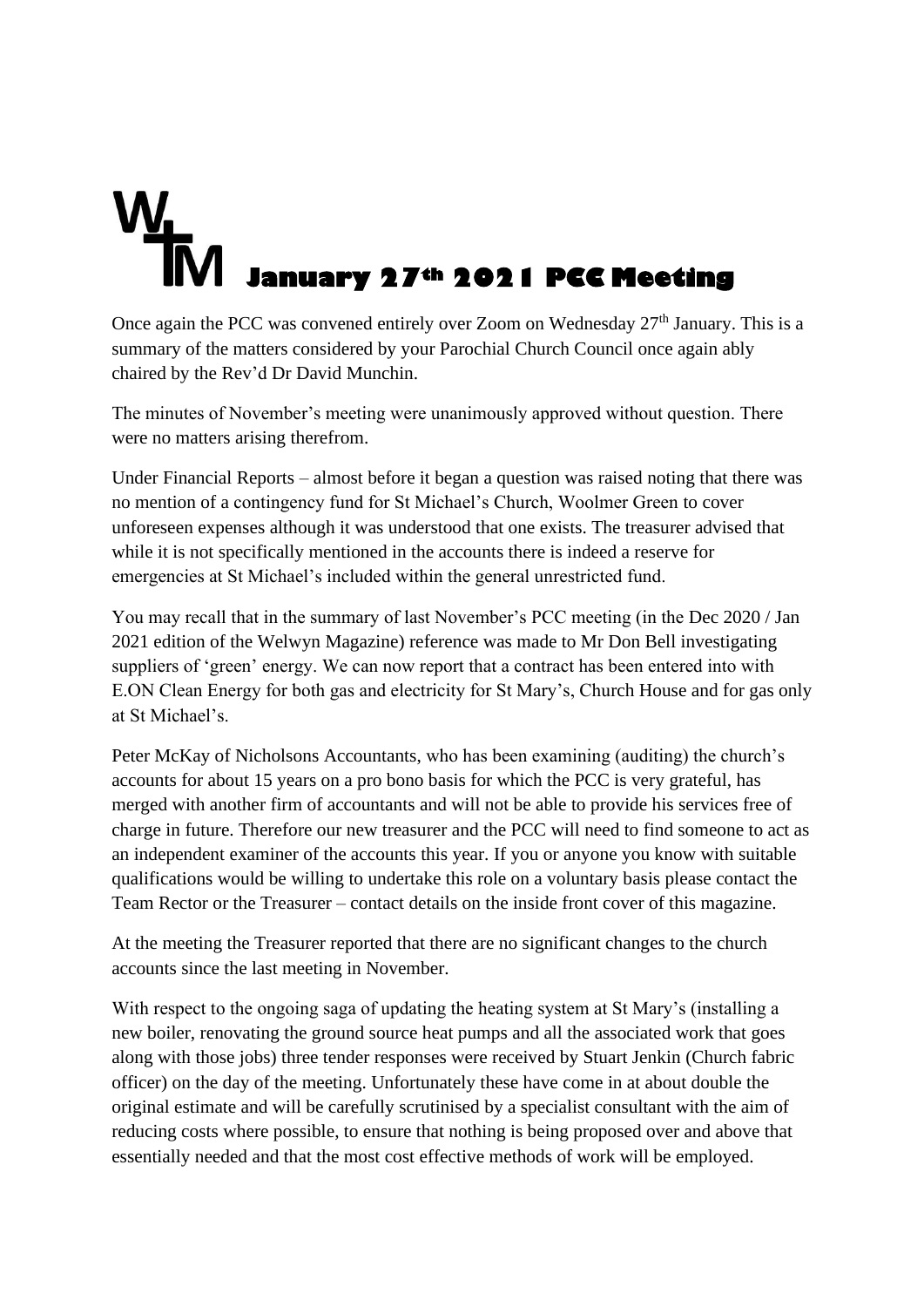St. Michael's House – A contractor has been engaged to give the house a much needed makeover including a new kitchen and external doors. It is hoped that this will be completed by the end of March to allow for a clear twelve months let prior to the house being required for a new tenant\* at the beginning of June 2022.

Back at St Mary's, their neighbours the Rose & Crown PH, have requested the agreement of the church to erect scaffolding in the churchyard to facilitate the conversion of their barn to a wedding venue. Whether that is for wedding ceremonies or wedding receptions wasn't made clear at the meeting! The PCC gave their agreement.

St Mary's Giving Action Group – The group raises funds throughout the year through various activities which they then distribute to several charities. Raising funds through group activities is thought to be a better way of involving members of the congregation than simply asking for donations and then disbursing cash. The church would like the congregation to feel involved.

However, last year, due to the Covid-19 pandemic of course, many of the usual fund raising activities could not take place. As a result the total funds collected by the end of the year fell well short of target. The PCC agreed to top up the group's 2020 shortfall and agreed that they should allocate the funds to the charities they were already supporting so that they were not disadvantaged by the inability of the GAG to raise their usual level of charitable donations.

The Rector informed the meeting that, following the departure of Dominic Holroyd-Thomas, the Diocese has offered a curate to the Welwyn team from June 2022. \*Accordingly St Michael's House must be vacant and available by then.

With regard to improvements to St Mary's livestreaming it is pleasing to report that some excellent pledges of financial support have been received enabling the project to go ahead. A company has been identified to supply equipment, set it up and integrate it with and improve the existing audio system. It is envisaged that the new system will be able to be used for livestreaming weddings, funerals, baptisms and other events in church. This should provide some income.

Lent groups – By the time you read this the **Connect!** courses will be taking place across the Welwyn Team on-line. Details on the website at<https://www.welwyn.org.uk/lent>

Sheila Edmondson, a long-time supporter of St Mary's, has generously left a bequest to the church and, in addition, her family have offered a bench to go in the churchyard in memory of Sheila.

Under the heading of any other business a question was raised as to what activities are in place to counter the stresses being experienced by children resulting from schools being closed. The reply was that after a day spent being home schooled over Zoom the last thing children are interested in are further screen based activities and so there is almost no merit in making any such activities available during term time. Something will, however, be provided during half term week.